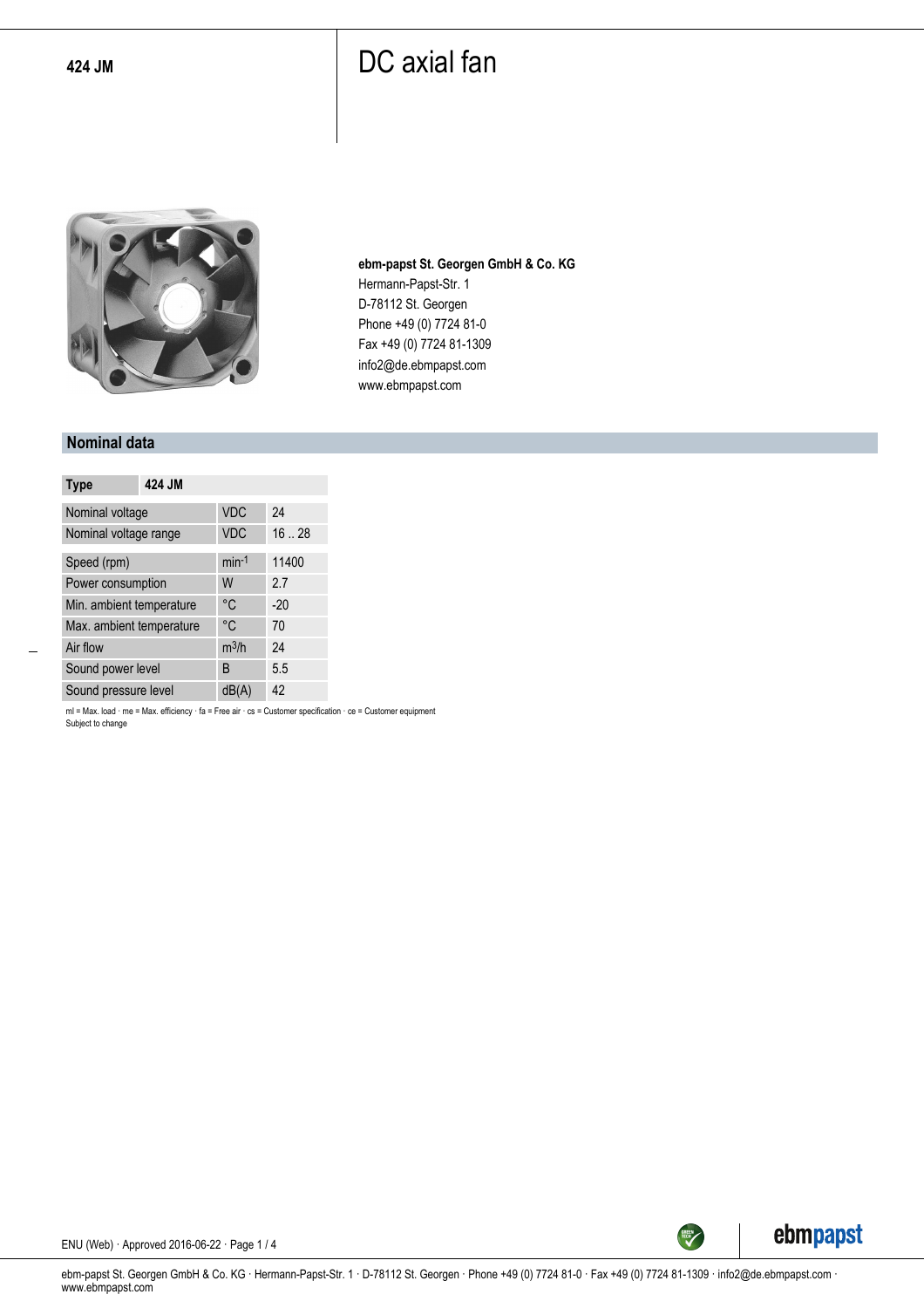### **Technical description**

| Weight                       | 0.045 kg                                                                                                                                                         |
|------------------------------|------------------------------------------------------------------------------------------------------------------------------------------------------------------|
| <b>Dimensions</b>            | 40 x 40 x 28 mm                                                                                                                                                  |
| Impeller material            | Glass-fiber reinforced PA plastic                                                                                                                                |
| <b>Housing material</b>      | Glass-fiber reinforced PBT plastic                                                                                                                               |
| <b>Airflow direction</b>     | Exhaust over struts                                                                                                                                              |
| <b>Direction of rotation</b> | Counterclockwise, viewed toward rotor                                                                                                                            |
| <b>Storage</b>               | Ball bearing                                                                                                                                                     |
| Service life L10 at 20 °C    | 75,000 h                                                                                                                                                         |
| Service life L10 at 60 °C    | 37,500 h                                                                                                                                                         |
| Cable                        | With leads AWG 28, UL 1061                                                                                                                                       |
| Approval                     | VDE, CSA, UL                                                                                                                                                     |
| Option                       | Possible custom designs:<br>Speed signal<br>Go / No-go alarm<br>External temperature sensor<br>PWM control input<br>Moisture protection<br>Salt spray protection |



ENU (Web) · Approved 2016-06-22 · Page 2 / 4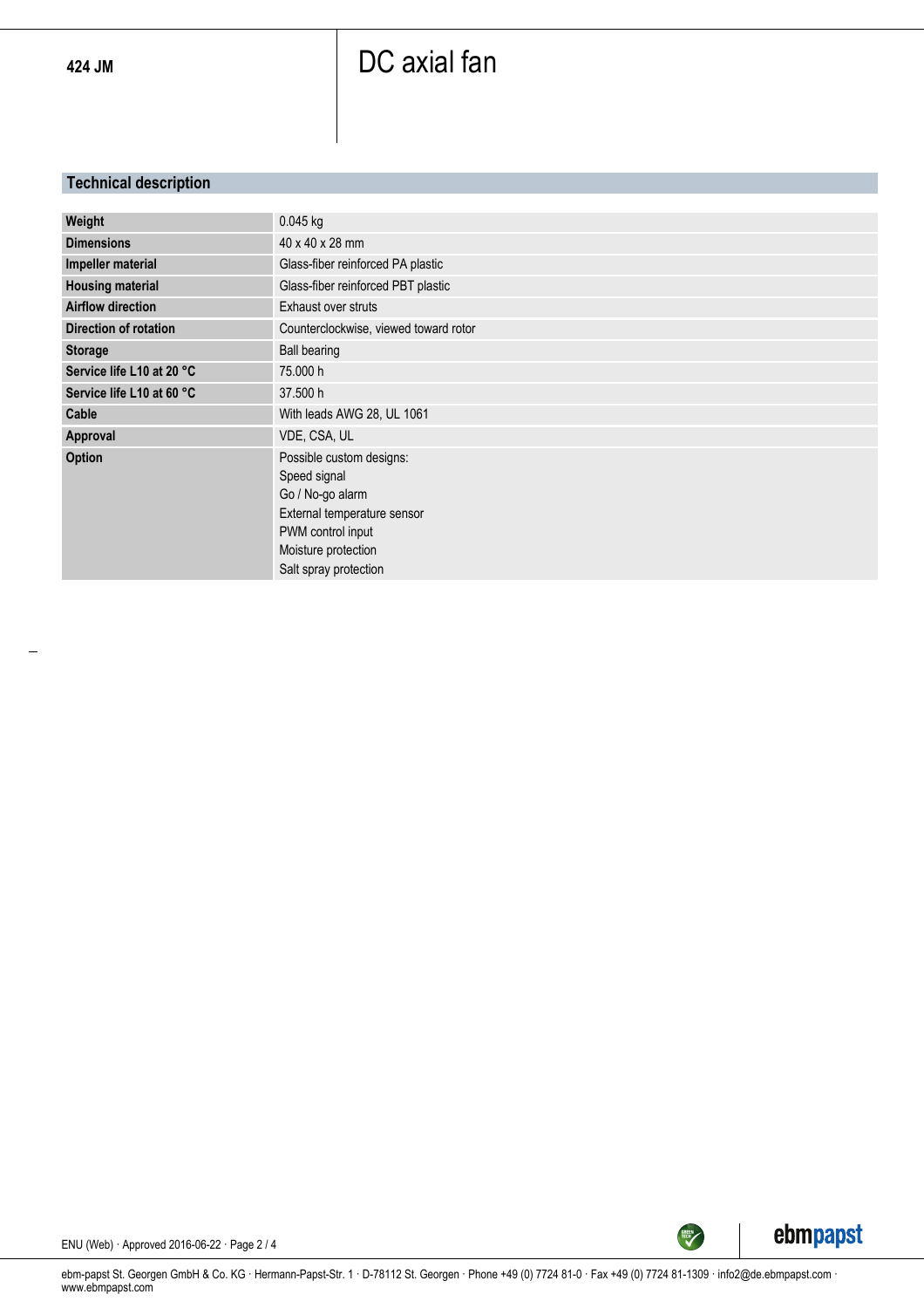#### **Product drawing**





ENU (Web) · Approved 2016-06-22 · Page 3 / 4

ebm-papst St. Georgen GmbH & Co. KG · Hermann-Papst-Str. 1 · D-78112 St. Georgen · Phone +49 (0) 7724 81-0 · Fax +49 (0) 7724 81-1309 · info2@de.ebmpapst.com · www.ebmpapst.com